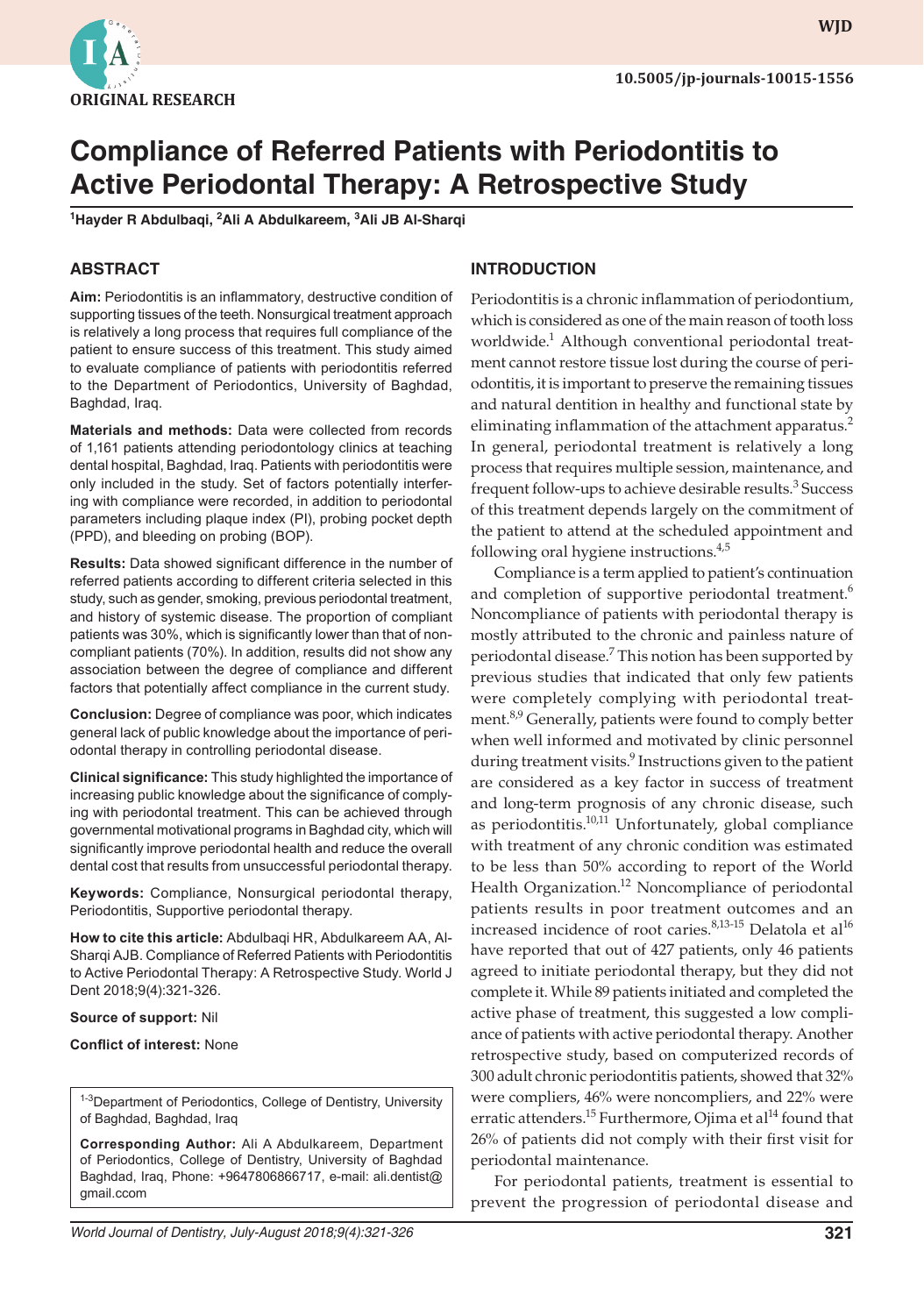inevitable tooth loss, as well as to prevent any systemic complications that could be associated with periodontal disease. In addition, a 10-year study was conducted by Pretzl et al,<sup>17</sup> which showed that compliance with nonsurgical periodontal treatment significantly reduced the cost of dental treatment. Noncompliance could be due to a variety of factors, some related to the patient including fear of pain, anxiety, lifestyle, low self-esteem, and  $embarrassment<sup>14,18-21</sup>$  or external factors, such as the community or providers.<sup>22</sup> A previous study that included 414 patients indicated that no significant relation was found between the degree of compliance with gender, recall schedule, or type of treatment procedure performed. However, younger patients were more compliant than older subjects.<sup>23</sup>

Based on previously reviewed studies, it can be concluded that the noncompliance of the patients is a well-recognized problem, and it continues to be a major obstacle to achieve appropriate care that ensures patients' health and well-being. Since no data are available about compliance of the patients with periodontal therapy in Baghdad city, this study was carried out to evaluate the compliance of patients, attending periodontics clinic in Baghdad dental hospital, to active periodontal therapy.

## **MATERIALS AND METHODS**

This work is a retrospective study. The target population consisted of patients who attended the dental hospital of College of Dentistry, University of Baghdad, Baghdad, Iraq, and referred to the clinics of periodontics department from other departments in the period from 2014 to 2017. No ethical approval from relevant ethical committee was mandatory due to the retrospective nature of this study. A total of 1,161 patients' records were collected form clinics of periodontics department after granting the approval to start the study by the scientific committee of Periodontics Department, College of Dentistry, University of Baghdad, Baghdad, Iraq. Six independent reviewers received patients' records and blindly collected the data.

The reviewers were asked to consider patients who have been diagnosed with periodontitis only and have been referred from other departments (Flow Chart 1). Diagnosis was determined after consideration of both clinical periodontal examination, full-mouth PPD measures of six sites per tooth, and radiographic examination (periapical radiographs and/or panoramic radiographs). Information of patients was collected from the records including the age, gender, smoking, bruxism, use of interdental aids, presence of systemic disease, previous periodontal treatment, and number of visits. Moreover, periodontal parameters were recorded including PI, PPD, and BOP. All patients' names were number coded and uncovered to the statistician and authors.



The number of visits during active phase of periodontal treatment was determined for each patient to evaluate his/her compliance. Patients who only attended first visit were considered as noncompliers, while patients who attended the next visits were considered as compliers to active periodontal treatment.

Descriptive and inferential data analysis were carried out using Statistical Package for the Social Science software version 19 (IBM Corp, Armonk, NY, USA). Chisquare test  $(p < 0.05)$  was used to compare between the frequencies of variables. The association between nonparametric variables was determined by cross-tabulation and chi-square test ( $p < 0.05$ ). Comparison between parametric variables was carried out by paired t-test ( $p < 0.05$ ) regardless of data distribution because of large sample size as described by Kwak and Kim.<sup>24</sup>

## **RESULTS**

Referred patients with periodontitis from other departments were subdivided according to different criteria (Table 1). Analysis showed significant difference  $(p<0.05)$ in referred patients in terms of smoking status, gender, parafunctional occlusal force, systemic disease, whether the patient underwent previous periodontal treatment, and use of interdental aids. Majority of these patients did not comply with treatment (70%), which is significantly higher than patient who attended more than one visit (30%) (Table 2). However, results indicated a significant difference  $(p < 0.05)$ in the number of compliant patients to active periodontal treatment according to different criteria between the first visit and the second visit, except for patients with bruxism and systemic disease (Table 3). However, further analysis failed to show the presence of any association between different factors included in this study and the degree of compliance of patients with periodontal treatment (Table 3).

For compliant patients, it was feasible to measure different periodontal parameters in the second visit,

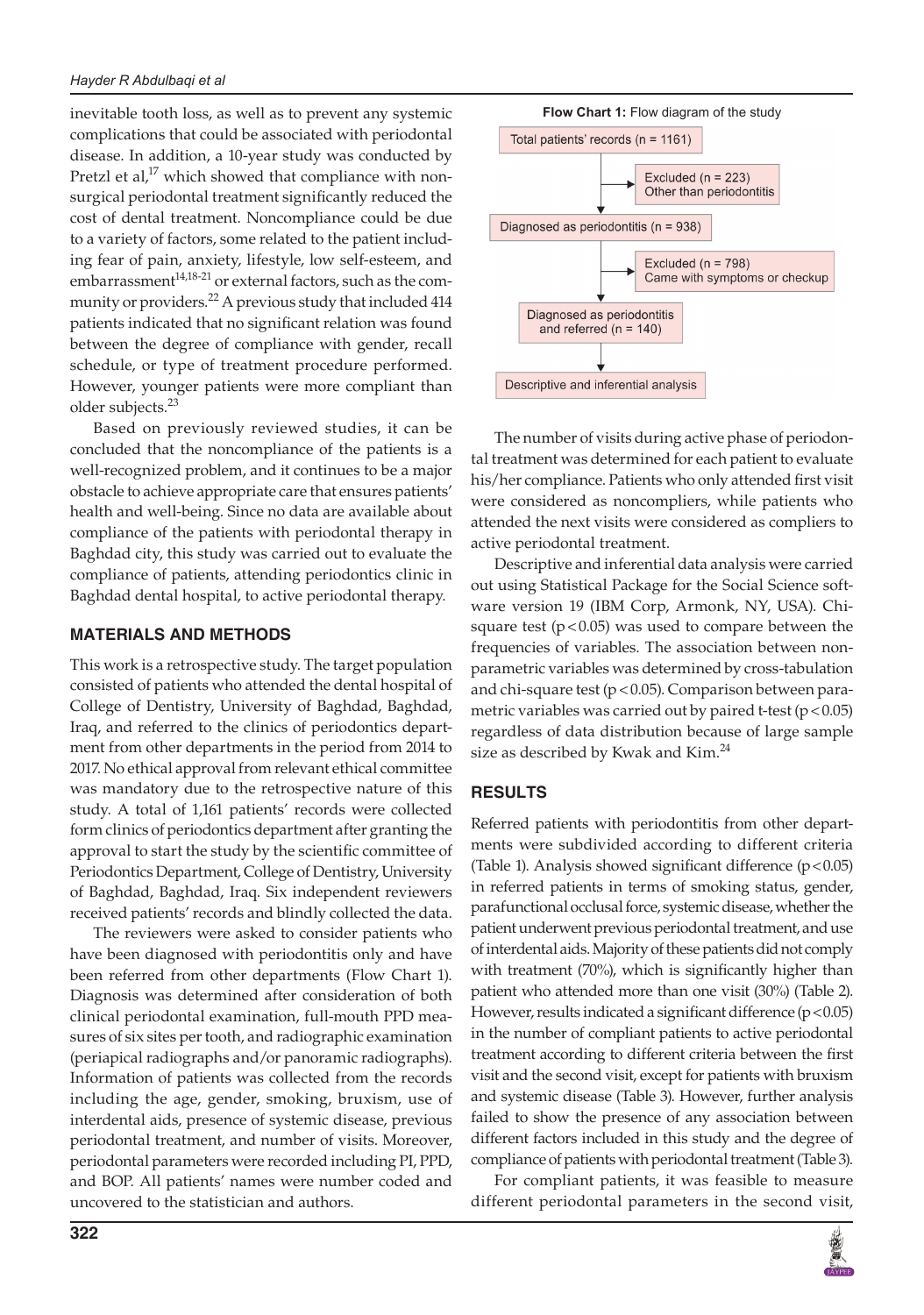| Compliance of Referred Patients with Periodontitis to Active Periodontal Therapy |  |  |
|----------------------------------------------------------------------------------|--|--|
|----------------------------------------------------------------------------------|--|--|

|                                |           | Age (SD)       | n(%)       | p-value* |
|--------------------------------|-----------|----------------|------------|----------|
| Smoking                        | Nonsmoker | 49.66 (14.199) | 88 (62.9)  | 0.002    |
|                                | Smoker    | 48.88 (10.110) | 52(37.1)   |          |
| Gender                         | Male      | 51.30 (12.244) | 94(67.1)   | 0.000    |
|                                | Female    | 45.33 (13.098) | 46 (32.9)  |          |
| <b>Bruxism</b>                 | No.       | 49.31(13.115)  | 130 (92.9) | 0.000    |
|                                | Yes       | 50.10 (7.810)  | 10(7.1)    |          |
| Use of interdental aids        | No        | 49.38 (12.993) | 112(80.0)  | 0.000    |
|                                | Yes       | 47.50 (13.780) | 28(20.0)   |          |
| Systemic disease               | No        | 47.15 (12.698) | 104 (74.3) | 0.000    |
|                                | Yes       | 55.94 (10.767) | 36(25.7)   |          |
| Previous periodontal treatment | No        | 49.67 (13.284) | 85 (60.7)  | 0.000    |
|                                | Yes       | 48.91 (12.234) | 55 (39.3)  |          |

**Table 1:** Descriptive analysis of referred patients diagnosed as periodontitis

\*Comparison by chi-square at p<0.05; SD: Standard deviation

**Table 2:** Compliance for referred patients diagnosed as periodontitis

|        |              | periodorititio           |       |          |
|--------|--------------|--------------------------|-------|----------|
|        |              | Age (SD)                 | n (%) | p-value* |
| Visits | Only 1 visit | 47.96 (12.574) 98 (70.0) |       | 0.000    |
|        | >1 visit     | 52.73 (12.824) 42 (30.0) |       |          |
|        |              |                          |       |          |

\*Comparison by chi-square at p<0.05; SD: Standard deviation

such as PPD and BOP. The average PPD was equal to 4 mm, which indicates that a majority of referred patients were suffering from mild periodontitis associated with relatively low BOP percent (about 16%) of total surfaces examined (Table 4). In addition, the PI score showed significant reduction ( $p < 0.05$ ) between the first visit and the second visit for patients who comply with the active phase of periodontal treatment (Table 5).

#### **DISCUSSION**

Periodontal disease is generally initiated by the presence of bacterial plaque which is started as inflammation of gingival tissue and progresses later to include other parts of periodontium that ends with loss of teeth.<sup>1</sup> Periodontal treatment is a multistage therapy that requires cooperative patients to comply with scheduled visits and follow given oral hygiene instructions to restore health and prevent further progression of periodontal disease.<sup>2,6</sup> Thus, this retrospective study was designed to evaluate the compliance of patients with periodontitis referred to the Department of Periodontics, University of Baghdad.

Referred patients diagnosed with periodontitis were classified into different categories according to factors that may affect the compliance. Analysis showed that

**Table 3:** Comparison and association of descriptive parameters of referred patients diagnosed as periodontitis with attended visits

|                       |           | Compliance category  |                    |             | Comparison* | Association** |
|-----------------------|-----------|----------------------|--------------------|-------------|-------------|---------------|
|                       |           | 1 visit only $n$ (%) | $>1$ visit n $(%)$ | Total n (%) | p-value     | p-value       |
| Smoking               | Nonsmoker | 61 (46.6)            | 27 (19.3)          | 88 (62.9)   | 0.000       | 0.819         |
|                       | Smoker    | 37(26.4)             | 15(10.7)           | 52(37.1)    | 0.002       |               |
| Gender                | Male      | 66 (47.1)            | 28(20.0)           | 94(67.1)    | 0.000       | 0.937         |
|                       | Female    | 32(22.9)             | 14 (10.0)          | 46 (32.9)   | 0.008       |               |
| <b>Bruxism</b>        | No.       | 90(64.3)             | 40(1.4)            | 130 (92.9)  | 0.000       | 0.474         |
|                       | Yes       | 8(5.7)               | 2(1.4)             | 10(7.1)     | 0.058       |               |
| Interdental aids      | <b>No</b> | 78 (55.7)            | 34(24.3)           | 112(80.0)   | 0.000       | 0.854         |
|                       | Yes       | 20(14.3)             | 8(5.7)             | 28(20.0)    | 0.023       |               |
| Systemic disease      | <b>No</b> | 76 (54.3)            | 28(20.0)           | 104 (74.3)  | 0.000       | 0.177         |
|                       | yes       | 22(15.7)             | 14 (10.0)          | 36(25.7)    | 0.182       |               |
| Periodontal treatment | No.       | 60(42.9)             | 24 (17.8)          | 84 (60.7)   | 0.000       | 0.296         |
|                       | Yes       | 38(27.1)             | 17 (12.1)          | 55 (39.3)   | 0.005       |               |

\*Comparison by chi-square at p<0.05; \*\*Association by chi-square at p<0.05

**Table 4:** Severity of periodontal disease in referred patients diagnosed as periodontitis (second visit records)

| <b>PPD</b> |      |      |    |         | Surfaces with<br>PPD(%) | Average<br><b>PPD</b> | Surfaces with<br>bleeding | Percent<br>BOP | Total<br>surfaces |
|------------|------|------|----|---------|-------------------------|-----------------------|---------------------------|----------------|-------------------|
| 4 mm       | 5 mm | 6 mm | mm | $>7$ mm |                         |                       |                           |                |                   |
| 189        | 97   | 39   |    |         | 334(3.18)               | 4.361                 | 1777                      | 16.91          | 10508             |

*World Journal of Dentistry, July-August 2018;9(4):321-326* **323**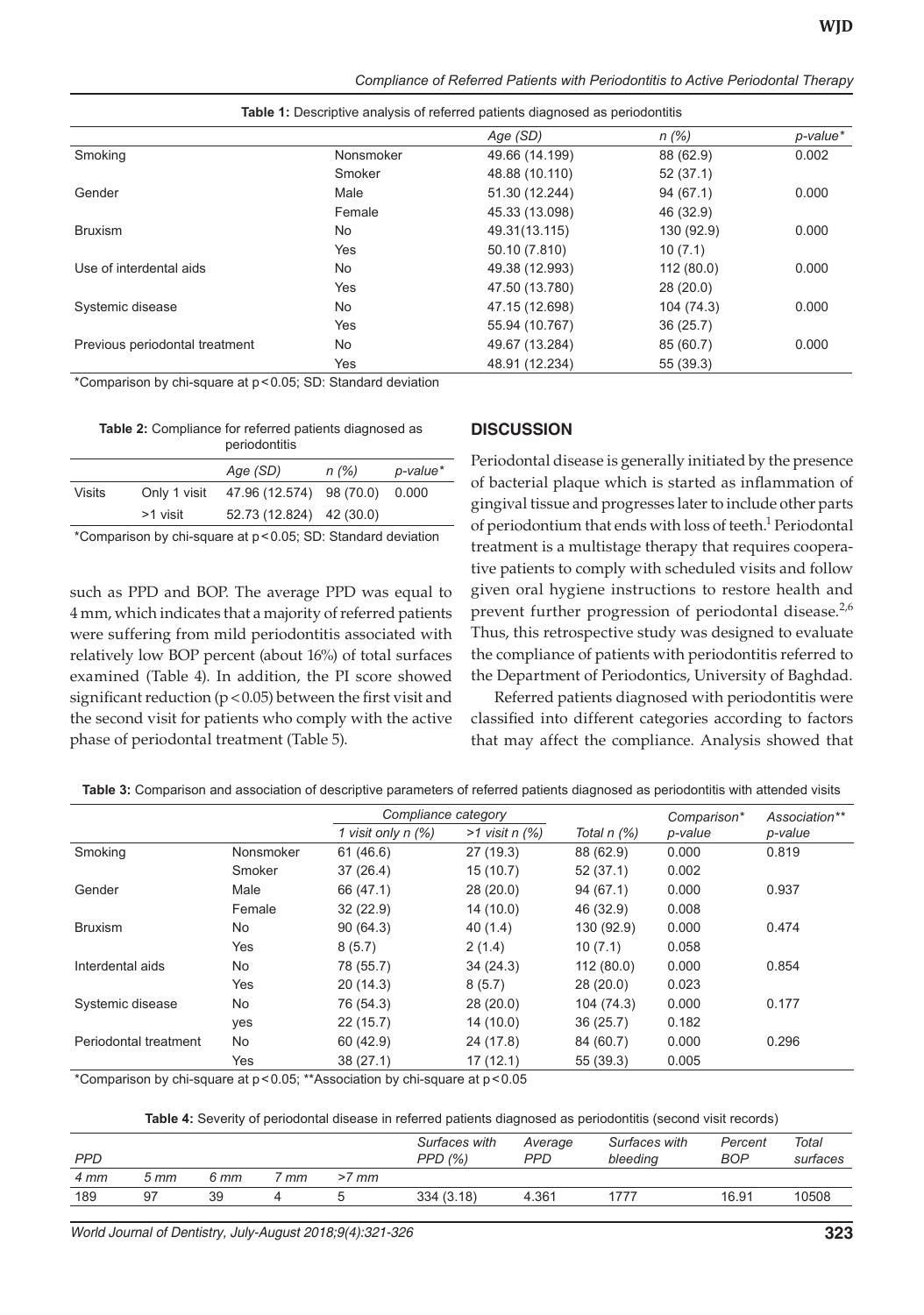| <b>Table 5:</b> Comparison of mean PI of referred patients diagnosed |
|----------------------------------------------------------------------|
| as periodontitis between first and second visits                     |

|                                                  | Mean (SD)   |    | p-value* |  |  |
|--------------------------------------------------|-------------|----|----------|--|--|
| First visit PI                                   | 1.59(0.630) | 42 | 0.000    |  |  |
| Second visit PI                                  | 1.13(0.505) | 42 |          |  |  |
| $*Dairod + tootot A B C. CD. Chendard deviation$ |             |    |          |  |  |

Paired t-test at p<0.05; SD: Standard deviation

the number of smoker patients was significantly higher than that of nonsmokers, which is a logical finding as smoking is associated with deterioration of periodontal health status.<sup>25</sup> Referred males were higher in number than referred females, which is also consistent with previous studies which suggested that females show more concern for their periodontal health than males.<sup>26</sup> Unexpectedly, the number of patients who underwent previous periodontal treatment was significantly higher than the number of patients who had no history of periodontal therapy. This may indicate noncompliance of former patients to active or supportive periodontal treatment, which agrees with previous studies.<sup>4,8,9,23</sup> The same unexpected pattern was observed with referred patients using interdental aids who were significantly higher in number than those not using any kind of interdental aids. This could be explained by improper use of interdental aids usually associated with loss of attachment and impaction of plaque in gingival crevice when improperly used.<sup>27,28</sup> The proportion of compliant patients was only 30%, which is significantly lower than that of noncompliant patients (70%); this agrees with previous studies that indicated that compliance of patients to periodontal treatment at dental hospital setting is about  $25\%$ .<sup>8,12</sup>

Findings of the current study showed that patients with systemic disease were less compliant as compared with healthy individuals. This is similar to the results from previous study which suggested that medically compromised patients were noncompliant to treatment of life-threatening condition, thereby they would show ignorance to less painful and chronic disease, such as periodontitis.<sup>29,30</sup> Similarly, patients who showed signs of bruxism were less compliant than patients with no bruxism. This could be attributed to the fact that bruxism is mostly related to stressful lifestyle that consequently makes the individual indifferent about his/her general and dental health.<sup>31,32</sup> However, results about the effect of other factors on compliance of patients did not show any significant difference between compliant and noncompliant patients, such as smoking, gender, and experience with periodontal treatment. Although smoker patients were considered as noncompliant by many studies, <sup>8,12,33,34</sup> data of our study did not show any significant difference in compliance between smokers and nonsmokers. Such a difference could be attributed to difference in sample size and difference in the period of follow-up. Further,

results also indicated that gender cannot be considered as a reliable predictive factor for compliance of patient which is in agreement with other studies.<sup>12,16</sup> On the contrary, other studies suggested that female are more compliant than male counterparts.<sup>5,35</sup> Again, this variation could be due to differences in sample size examined or cultural differences.

Nevertheless, our study could not find any association between different factors investigated and noncompliance of patients. This could be due to other factors, which were not included in this study, such as long and tedious nature of periodontal treatment, anxiety, and lack of proper motivation given by the dental practitioner. Another major factor that should be considered is the incremental costs potentially caused by noncompliance to treatment, which was indicated by many studies worldwide.<sup>36,37</sup> This reason was excluded in current study, as the treatment is free in the teaching hospital. Interestingly, this could be the reason for noncompliance due to general attitude in our community that anything free would be of low quality. Despite that, untreated periodontitis would eventually lead to loss of teeth that requires replacement with bridge or dental implant work that definitely would cost more than successful nonsurgical periodontal therapy.<sup>17</sup> Other factors potentially that affected the compliance could be that majority of patients attending teaching hospital belong to low socioeconomic level category, mostly unemployed, who prefer to look for job rather than wasting time to comply with treatment. The other employed patients could face difficulty in complying with treatment visit, scheduled in the morning, as they cannot have regular weekly leave from their work to attend to the clinic. However, this study monitored periodontal health status of patients complying with treatment over a relatively short period. Yet, plaque scores showed significant reduction between first and second visits for compliers, which is in accordance with other studies that emphasize the importance of commitment of patient to treatment in controlling dental plaque at low level.<sup>8,36,38</sup> Intriguingly, a majority of referred patients were suffering from mild-to-moderate periodontitis, while patients with severe form of periodontitis were the least referred patients. This indicates the unawareness of the patients to the existence of serious periodontal problem at early stages unless diagnosed by a dentist, which is mostly due to chronic and painless nature of periodontal disease that could further affect the compliance of the patients.<sup>7</sup>

Limitations of this study included lack of calibration between periodontists who have treated referred patients. Such a limitation might have an impact in recording clinical parameters and biased the results. However, inferential analysis was only carried out for mean PI using paired t-test. The same periodontist recorded the mean PI

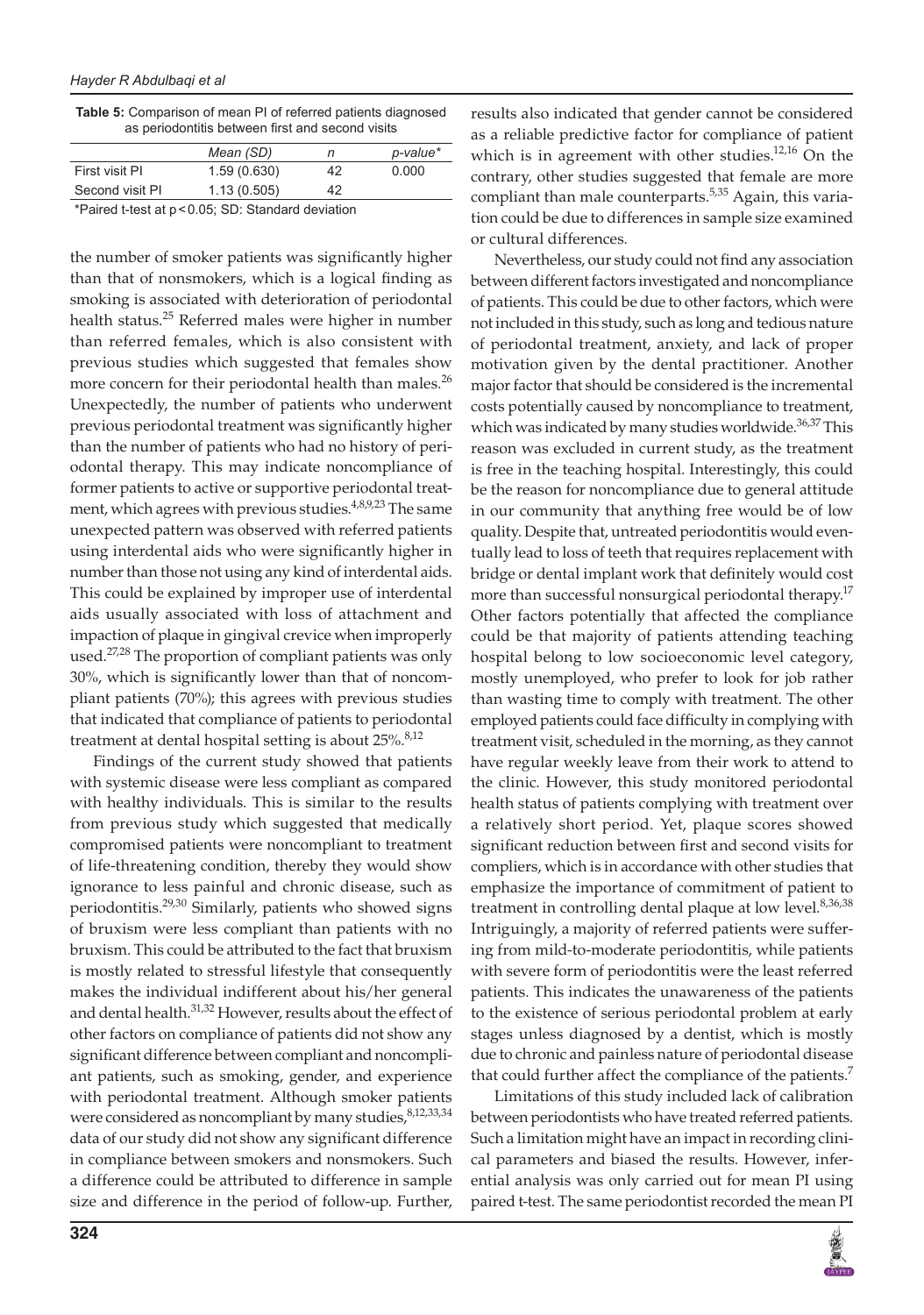in the first and second visits for a particular patient and this might minimize any operator bias. Lack of information about the socioeconomic status of patients included in this study was another limitation, which might have biased the outcomes. Nevertheless, majority of patients who have attended dental hospital were representing the low-class inhabitants of Baghdad city.

# **CONCLUSION**

Results of this study indicated poor compliance of patients with active phase of periodontal therapy, which suggested that noncompliance is a dominant behavior among patients undergoing periodontal treatment. This attitude is multifactorial and cannot be attributed to a single predictive factor.

# **REFERENCES**

- 1. Meisel P, Holtfreter B, Nauck M, Kocher T. Role of magnesium and calcium in periodontitis and tooth loss: a 5-year followup. J Clin Periodontol 2015;42:87.
- 2. Song, T. Preventive measures against periodontal disease. DEStech Transactions on Social Science, Education and Human Science. Lancaster (PA): SSME; 2017.
- 3. Greenstein G, Rethman MP. Advantages and limitations of nonsurgical periodontal therapy in the management of chronic periodontitis. Alpha Omegan 2000 Dec;93(4):34-42.
- 4. König J, Plagmann HC, Rühling A, Kocher T. Tooth loss and pocket probing depths in compliant periodontally treated patients: a retrospective analysis. J Clin Periodontol 2002 Dec;29(12):1092-1100.
- 5. Novaes AB Jr, Novaes AB. Compliance with supportive periodontal therapy. Part 1. Risk of non-compliance in the first 5-year period. J Periodontol 1999 Jun;70(6):679-682.
- 6. Wilson TG Jr. Compliance and its role in periodontal therapy. Periodontol 2000 1996 Oct;12(1):16-23.
- 7. Loesche WJ, Grossman NS. Periodontal disease as a specific, albeit chronic, infection: diagnosis and treatment. Clin Microbiol Rev 2001 Oct;14(4):727-752.
- 8. König J, Plagmann HC, Langenfeld N, Kocher T. Retrospective comparison of clinical variables between compliant and non-compliant patients. J Clin Periodontol 2001 Mar;28(3): 227-232.
- 9. Lorentz TC, Cota LO, Cortelli JR, Vargas AM, Costa FO. Prospective study of complier individuals under periodontal maintenance therapy: analysis of clinical periodontal parameters, risk predictors and the progression of periodontitis. J Clin Periodontol 2009 Jan;36(1):58-67.
- 10. Ramfjord SP. Maintenance care for treated periodontitis patients. J Clin Periodontol 1987 Sep;14(8):433-437.
- 11. Alcouffe F, Etienne D. Maintenance therapy. Review of the literature. J Parodontol 1990 Sep;9(3):259-267.
- 12. Perrell-Jones C, Ireland RS. What factors influence patient compliance with supportive periodontal therapy in a general practice setting? Br Dent J 2016 Dec;221(11):701-704.
- 13. Ng MC, Ong MM, Lim LP, Koh CG, Chan YH. Tooth loss in compliant and non-compliant periodontally treated patients: 7 years after active periodontal therapy. J Clin Periodontol 2011 May;38(5):499-508.
- 14. Ojima M, Hanioka T, Shizukuishi S. Survival analysis for degree of compliance with supportive periodontal therapy. J Clin Periodontol 2001 Dec;28(12):1091-1095.
- 15. Pepelassi E, Tsami A, Komboli M. Root caries in periodontally treated patients in relation to their compliance with suggested periodontal maintenance intervals. Compend Contin Educ Dent 2005 Dec;26(12):835-844; quiz 845.
- 16. Delatola C, Adonogianaki E, Ioannidou E. Non-surgical and supportive periodontal therapy: predictors of compliance. J Clin Periodontol 2014 Aug;41(8):791-796.
- 17. Pretzl B, Wiedemann D, Cosgarea R, Kaltschmitt J, Kim TS, Staehle HJ, Eickholz P. Effort and costs of tooth preservation in supportive periodontal treatment in a German population. J Clin Periodontol 2009 Aug;36(8):669-676.
- 18. Gardiner DM, Armbruster PC. Psychosocial behavioral patterns for adolescents. Dent Clin North Am 2006 Jan;50(1):17-32.
- 19. Klages U, Rost F, Wehrbein H, Zentner A. Perception of occlusion, psychological impact of dental esthetics, history of orthodontic treatment and their relation to oral health in naval recruits. Angle Orthod 2007 Jul;77(4):675-680.
- 20. Kneckt MC, Keinänen-Kiukaanniemi SM, Knuuttila ML, Syrjälä AM. Self-esteem as a characteristic of adherence to diabetes and dental self-care regimens. J Clin Periodontol 2001 Feb;28(2):175-180.
- 21. Ower P. The role of self-administered plaque control in the management of periodontal diseases: 2. Motivation, techniques and assessment. Dent Update 2003 Apr;30(3):110-116.
- 22. Bird WF. Caries protocol compliance issues. J Calif Dent Assoc 2003 Mar;31(3):252-256.
- 23. Checchi L, Pelliccioni GA, Gatto MR, Kelescian L. Patient compliance with maintenance therapy in an Italian periodontal practice. J Clin Periodontol 1994 May;21(5):309-312.
- 24. Kwak SG, Kim JH. Central limit theorem: the cornerstone of modern statistics. Korean J Anesthesiol 2017 Apr;70(2):144-156.
- 25. AlJehani YA. Risk factors of periodontal disease: review of the literature. Int J Dent 2014 May;2014:182513.
- 26. Mamai-Homata E, Koletsi-Kounari H, Margaritis V. Gender differences in oral health status and behavior of Greek dental students: a meta-analysis of 1981, 2000, and 2010 data. J Int Soc Prev Community Dent 2016 Jan-Feb;6(1):60-68.
- 27. Berchier CE, Slot DE, Haps S, Van der Weijden GA. The efficacy of dental floss in addition to a toothbrush on plaque and parameters of gingival inflammation: a systematic review. Int J Dent Hyg 2008 Nov;6(4):265-279.
- 28. Lang WP, Farghaly MM, Ronis DL. The relation of preventive dental behaviors to periodontal health status. J Clin Periodontol 1994 Mar;21(3):194-198.
- 29. Wilson TG Jr. Compliance: a review of the literature with possible applications to periodontics. J Periodontol 1987 Oct;58(10):706-714.
- 30. Becker BE, Karp CL, Becker W, Berg L. Personality differences and stressful life events. Differences between treated periodontal patients with and without maintenance. J Clin Periodontol 1988 Jan;15(1):49-52.
- 31. Sutin AR, Terracciano A, Ferrucci L, Costa PT Jr. Teeth grinding: is emotional stability related to bruxism? J Res Pers 2010 Jun;44(3):402-405.
- 32. Uchida M, Yatani H, Ishigaki S, Toda M, Morimoto K. Relations among TMD, bruxism, lifestyle, and psychological stress. Prosthod Res Pract 2008 Nov;7(2):171-173.
- 33. Ramseier CA, Kobrehel S, Staub P, Sculean A, Lang NP, Salvi GE. Compliance of cigarette smokers with scheduled